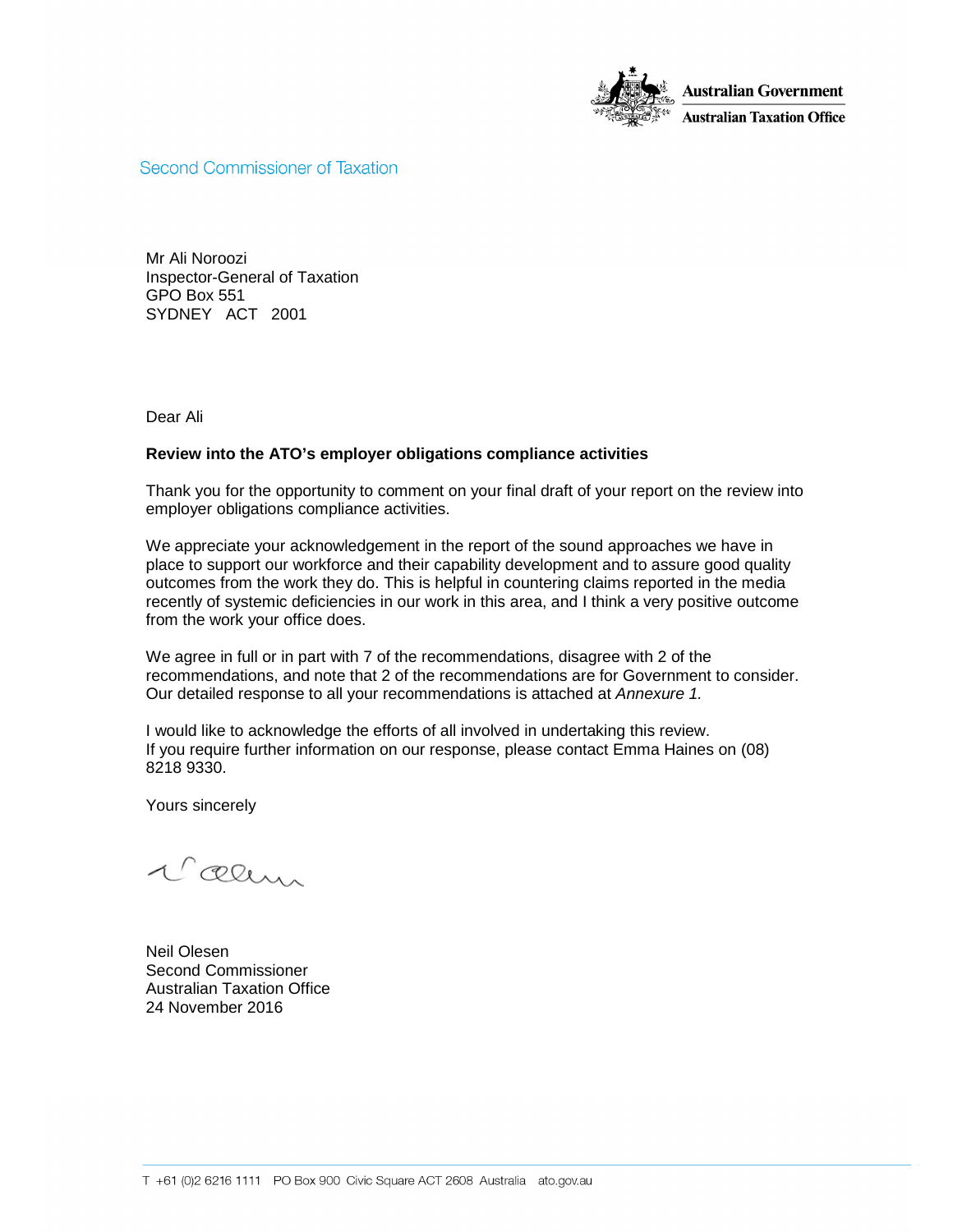#### **IGT REVIEW INTO THE ATO'S EMPLOYER OBLIGATIONS COMPLIANCE ACTIVITIES – ANNEXURE 1**

## **Recommendation 2.1**

The IGT recommends the ATO:

- (a) clarify the protection provided to those who use and rely on the Employee Contractor Decision tool in good faith, promote the tool and allow it to be used by employees and contractors as well as accompanying the result with links to information outlining their respective rights and obligations; and
- (b) implement and promote a Voluntary Certification System which employers, employees and contractors may use, as soon as possible, to confirm worker status and refer them to information about their respective rights and obligations once their status has been determined.

#### **ATO response**

In relation to 2.1(a) – Agree

In relation to  $2.1(b)$  – Disagree

We agree to clarify the protection provided to those who use and rely on the Employee Contractor Decision (ECD) tool, to the extent this is supported from a further analysis of users' needs which we will conduct.

We already actively promote the ECD tool and ran a funded advertising campaign earlier this year to promote the tool and myths about worker status. We will continue with our planned promotional activities.

We will explore the use of the ECD tool by workers. We will undertake the necessary design and consultation work with employees/contractors to assess the relative merits and priority of this suggestion, and schedule for implementation in accordance with the findings of that work.

We are not convinced that the proposed Voluntary Certification System offers advantages over the existing advice system, especially if we can enable the ECD tool to be used by workers. For example, the current private advice service provided by the ATO supports:

- the provision of advice to workers on their status and
- whether or not an individual is carrying on an enterprise.

While binding advice cannot be given to a worker about whether they should be subject to PAYGW or superannuation guarantee (because these obligations are not borne by the worker) we can and do give general advice in these situations.

A voluntary certification system would not overcome the issues identified in the review. A voluntary certification system would still require the parties to set out the facts and details of their arrangement in order for a decision to be made, as with the current private ruling system. A voluntary certification system would also only be able to make a decision based on the facts of the arrangement at the time as does the current advice system.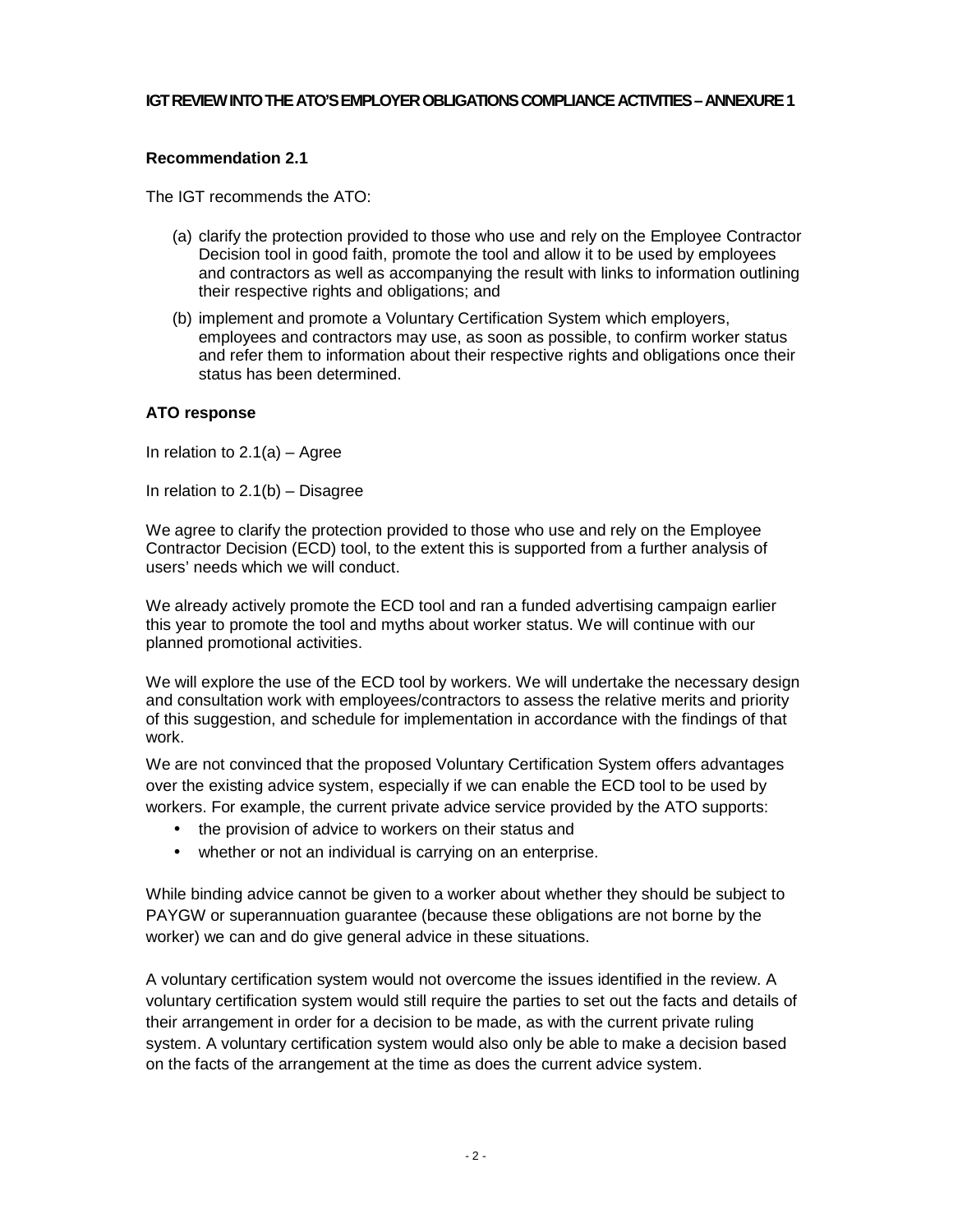The IGT recommends that, in relation to Single Touch Payroll, the ATO:

- (a) apply the learnings from the implementation of SuperStream and, in particular, ensure that there is rigorous testing of third party software with certification being provided to those that meet all requirements;
- (b) seek to reduce employers' reporting requirements by using the information obtained to prefill fields;
- (c) ensure that there are appropriate exemptions at least in the short term whilst exploring the possibility of providing:
	- i) a low or no cost software for qualifying small employers; and
	- ii) an alternative method of electronic access for employers facing technological challenges, through such means as e-kiosks.

## **ATO response**

In relation to  $3.1(a)$  – Agree

In relation to  $3.1(b)$  – Agree

In relation to  $3.1(c)$  i) – Disagree

In relation to  $3.1(c)$  ii) – Disagree

The recommendation implicitly acknowledges the successful work that has been undertaken by the ATO in implementing Superstream. We have been keen to ensure that the lessons learned through the Superstream implementation are taken into account in implementing Single Touch Payroll and for this reason have joined the Superstream and Single Touch Payroll projects under single leadership. Our intent is to continue to ensure the Superstream lessons are taken into account as appropriate, as well as the lessons from other software related implementations such as the new practitioner lodgement service, acknowledging that each implementation has its unique features and challenges.

We agree with the recommendation encouraging us to continue to bring those lessons to bear as appropriate as we continue the design and implementation work, although we would argue that we have already been doing this. We are already in discussions with industry on developing a 'fit for purpose' accreditation model for Single Touch Payroll enabled software.

In terms of reducing employers' reporting requirements, this is already a key part of the design of Single Touch Payroll.

In relation to ensuring appropriate exemptions and low or no cost software for small employers, we note that small businesses currently have no obligation to report under Single Touch Payroll. Part of the current pilot for exploring the potential benefits of small businesses using STP is to also explore what mechanisms could best support their usage. In light of this work and the further consideration required to be given by government about STP and small businesses, we think it is premature to agree to these aspects of your recommendations.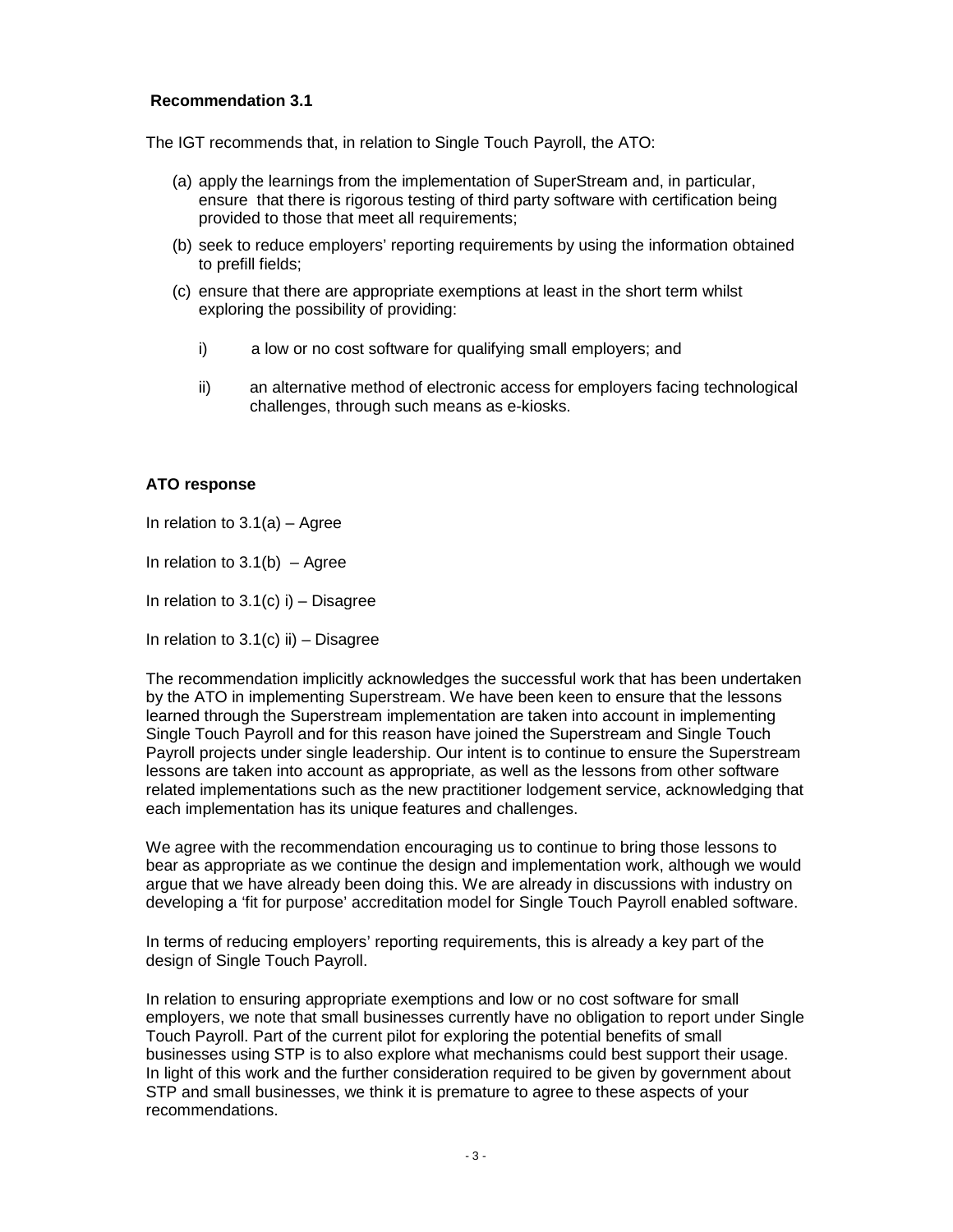The IGT recommends that the ATO consider developing a capability for the Small Business Superannuation Clearing House to receive:

- (a) electronic files, such as Microsoft Excel and Apple Numbers; and
- (b) standardised files from commercial payroll software.

# **ATO response**

In relation to 3.2 – Agree

The Small Business Superannuation Clearing House (SBSCH) is currently run on IT systems maintained by the DHS. It is proposed that the SBSCH be redeveloped into ATO operated IT systems, although details of that redevelopment are yet to be settled. When the redevelopment occurs (perhaps in 2018-19) we will consider potential improvements.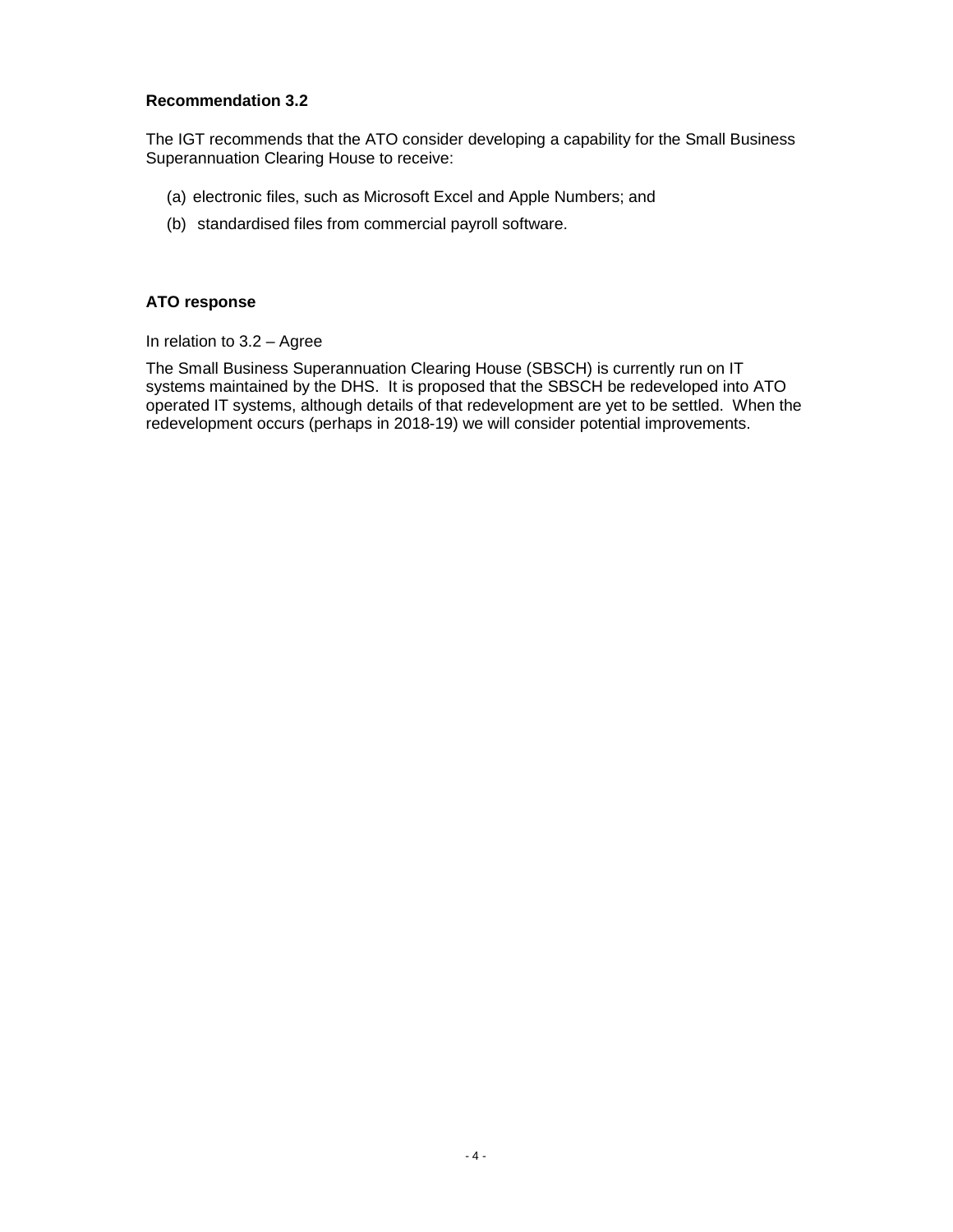The IGT recommends that the Government consider reviewing the FBT regime with a view to delivering reduction in compliance costs in the short to medium term as well as longer term fundamental reform.

# **ATO response**

Matter for Government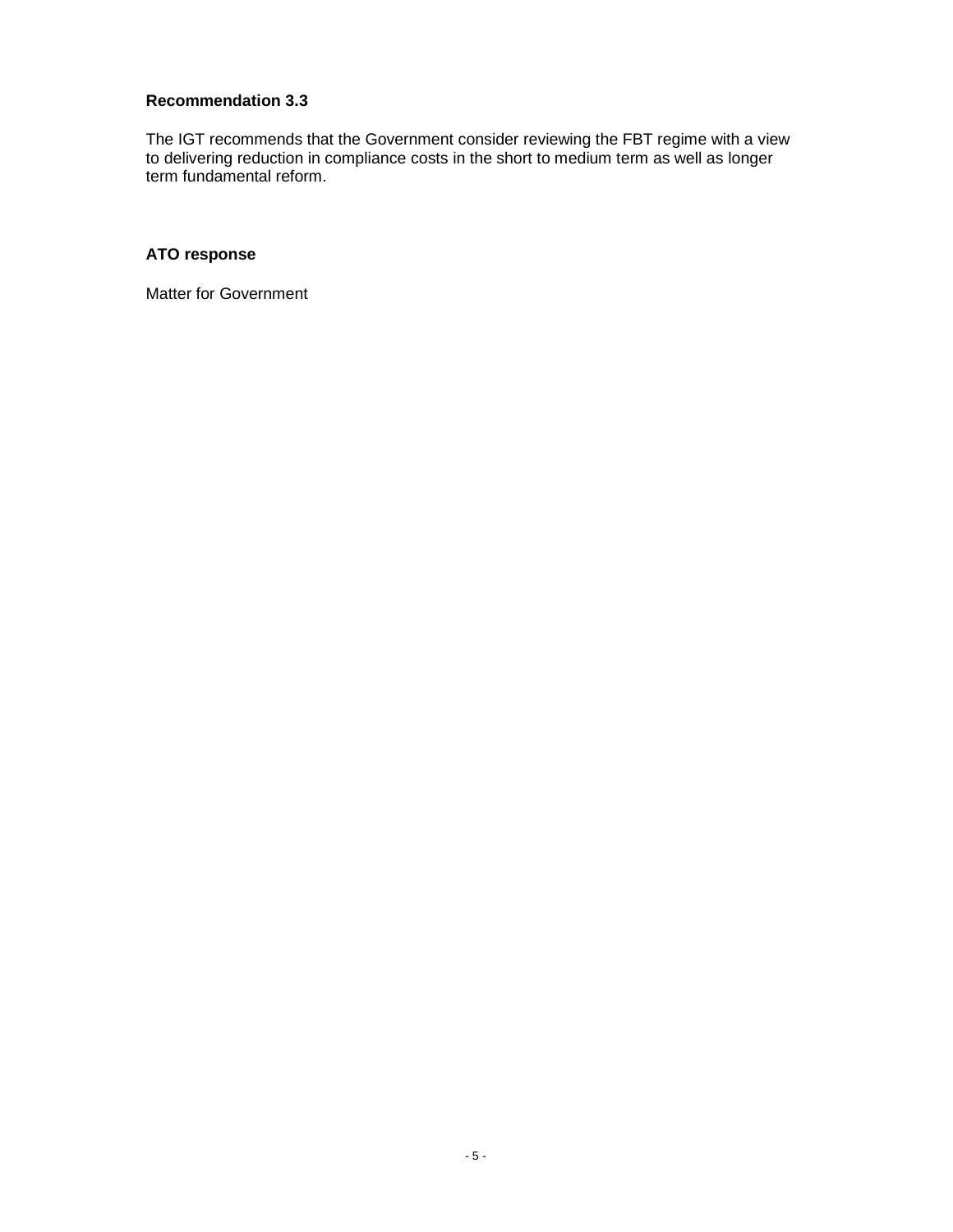The IGT recommends that the Government considers expanding the Taxable Payment Reporting System to the engagement of contractors across all industries and incorporating it into Single Touch Payroll once the latter has been successfully developed and fully operational.

## **ATO response**

Matter for Government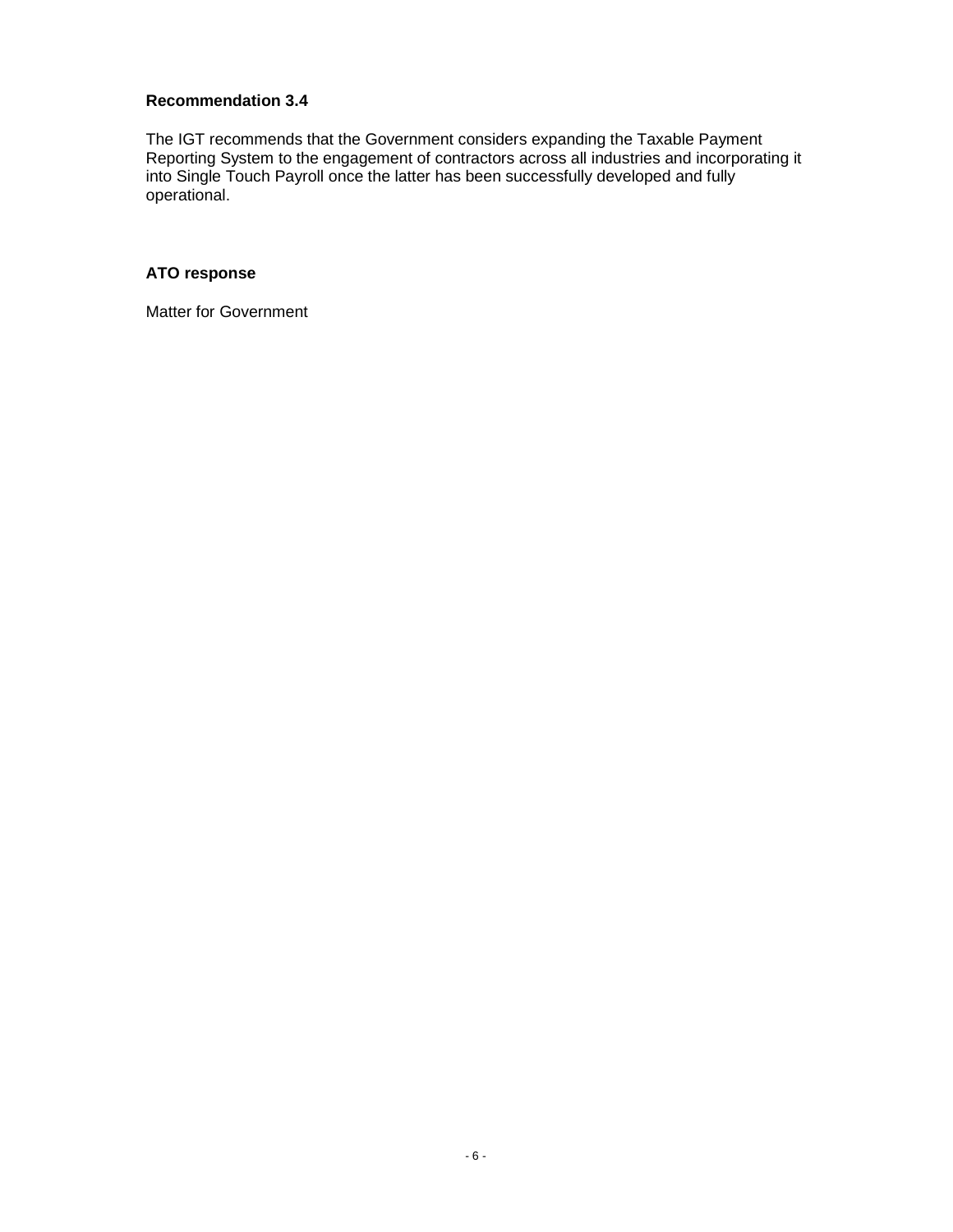The IGT recommends that the ATO:

- (a) improves its PAYGW and SG risk identification process by analysing the utility of data from third party referrals with a view to maximising the use of sources which yield the best results;
- (b) improves its SG risk identification process by:
	- i) encouraging trustees of APRA-regulated superannuation funds to refer more relevant data; and
	- ii) obtaining SuperStream payment data from superannuation funds for employers not required to use STP to promptly identify those not reporting or paying SG.

#### **ATO response**

In relation to  $4.1(a)$  – Agree

In relation to  $4.1(b)$  (i) – Agree

In relation to  $4.1(b)$  (ii) – Disagree

We will explore options, including through APRA, to promote awareness of and channels for APRA regulated funds to report SG compliance matters. This was also addressed in a recent ANAO recommendation.

We recognise that if Single Touch Payroll is not extended to employers with fewer than 20 employees that there will still be limitations in identifying SG risks posed by these employers. However, until a decision is made by the Government about whether to extend Single Touch Payroll to cover these employers, and the design of STP implementation is finalised, we think it is premature to pursue an alternative option to obtaining the superstream data.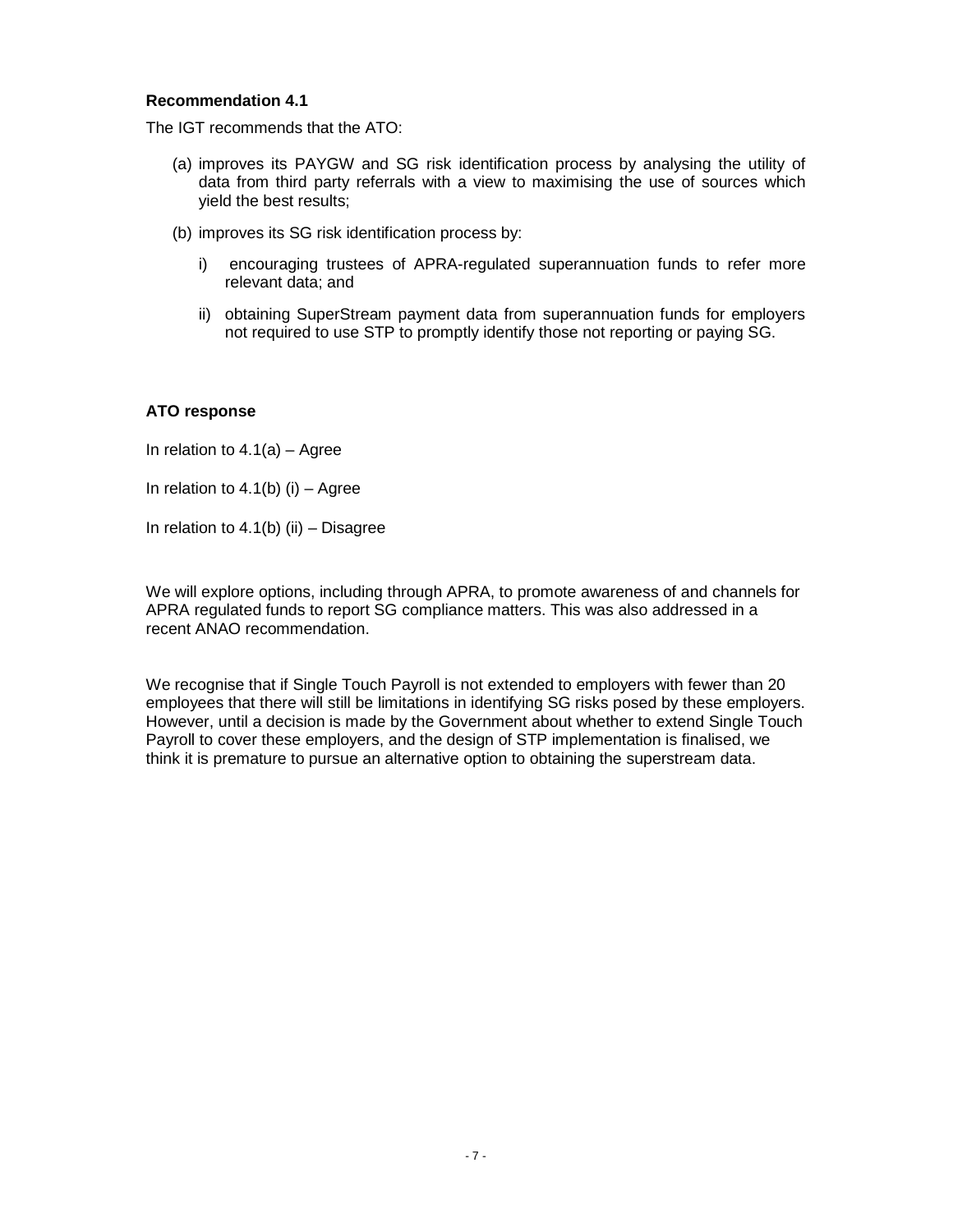The IGT recommends the ATO seeks further means of ensuring superannuation entitlements are paid promptly including the use of deterrents, such as random audits, to curtail the propagation of non-compliance — compliant employers who undergo such audits should be reimbursed for any additional costs.

# **ATO response**

**Disagree** 

We do not support random audits as a cost effective approach to compliance. As the report acknowledges, we have an active and diverse set of strategies in respect of SG compliance that delivers significant benefits for employees who have not otherwise received their entitlements.

Random audits are an untargeted approach that imposes unnecessary costs and time burdens on compliant taxpayers. Investment in random audits would be at the expense of more effective and beneficial approaches.

STP will provide a new source of data that will further assist our targeted approaches.

The ATO is already investigating the use of educational reminders and prompts to deter non-compliance as part of our SG compliance strategies.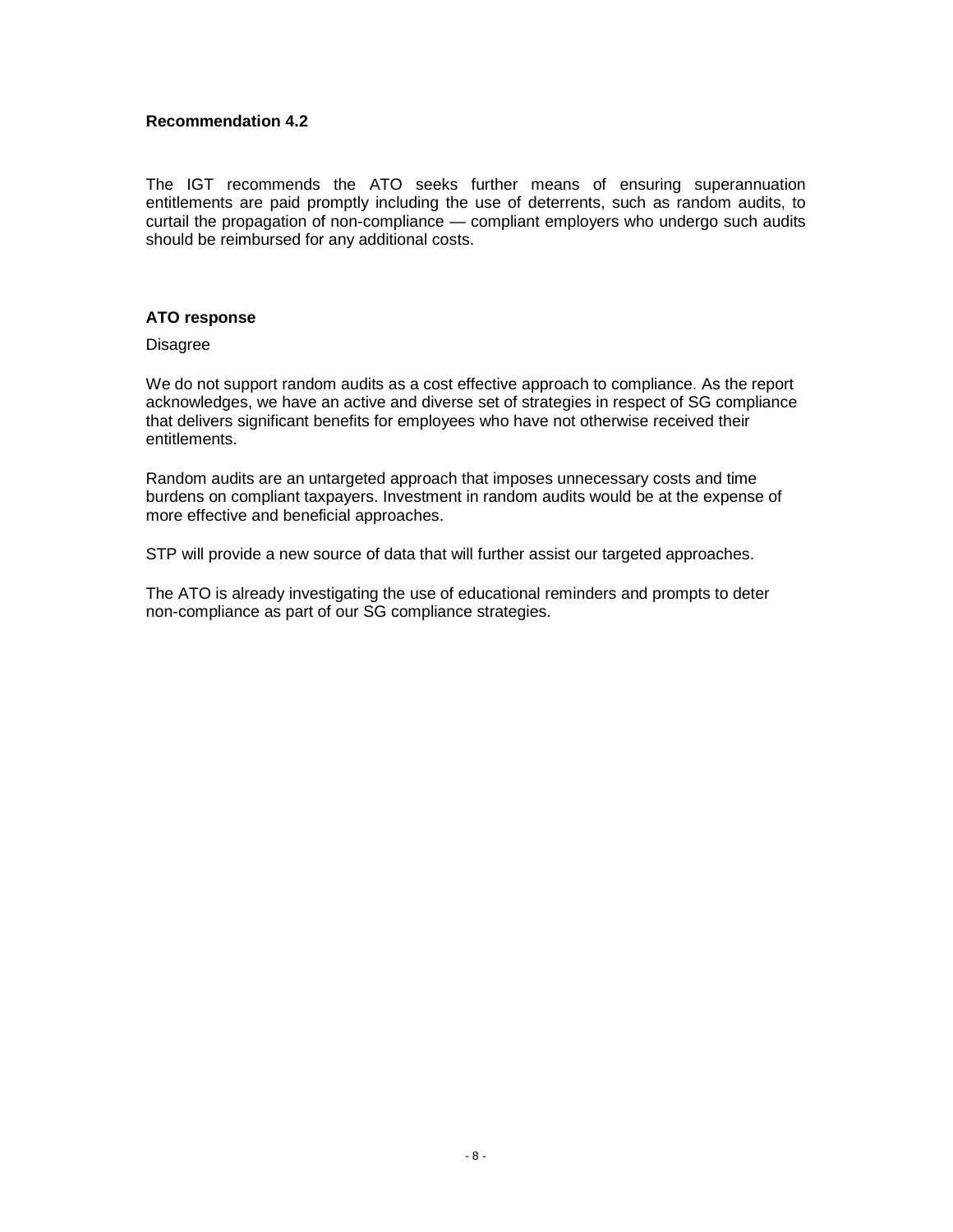The IGT recommends the ATO publicly announce its areas of FBT compliance focus for future year(s).

## **ATO response**

Agree

We will include, on our 'Building Confidence' site, material which expressly outlines our FBT compliance focus and priorities for the FBT year.

Further, as part of our commitment to transparency we will continue to provide information on the approaches we are taking and the issues and risks we typically encounter in FBT on our 'What attracts our attention' site, with targeted guidance (including FBT specific webinars), and through industry forums and other public engagement events which reach a range of employers .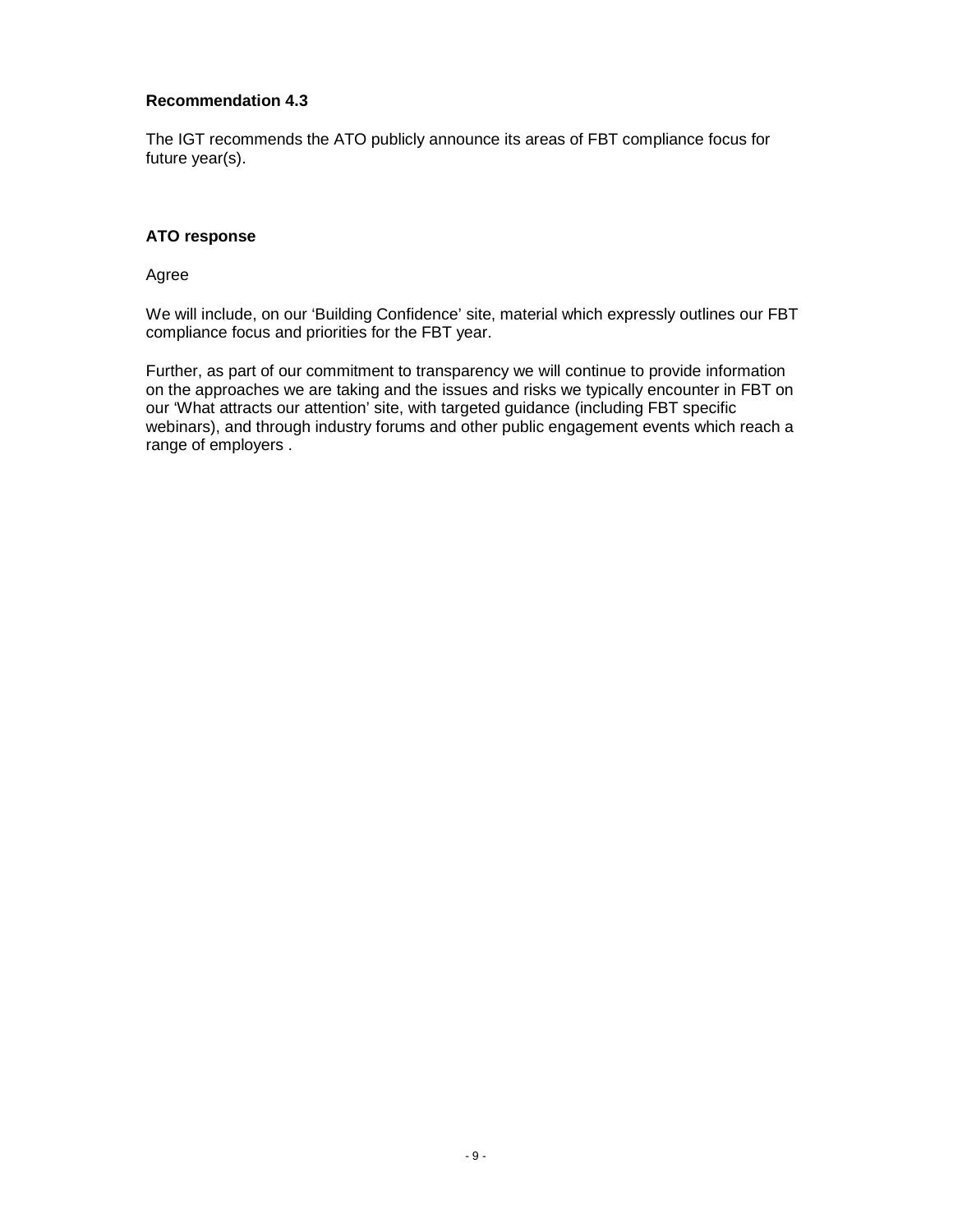The IGT recommends the ATO supplement the principles contained in its 'Our approach to information gathering' booklet with practical guidance, such as common scenarios in training materials, to assist compliance staff to apply them in the context of an employer obligation audit or review.

## **ATO response**

Agree

We agree with this recommendation and will incorporate the examples provided by the IGT as practical scenarios into existing training material to provide further guidance to staff when undertaking an employer obligation audit or review.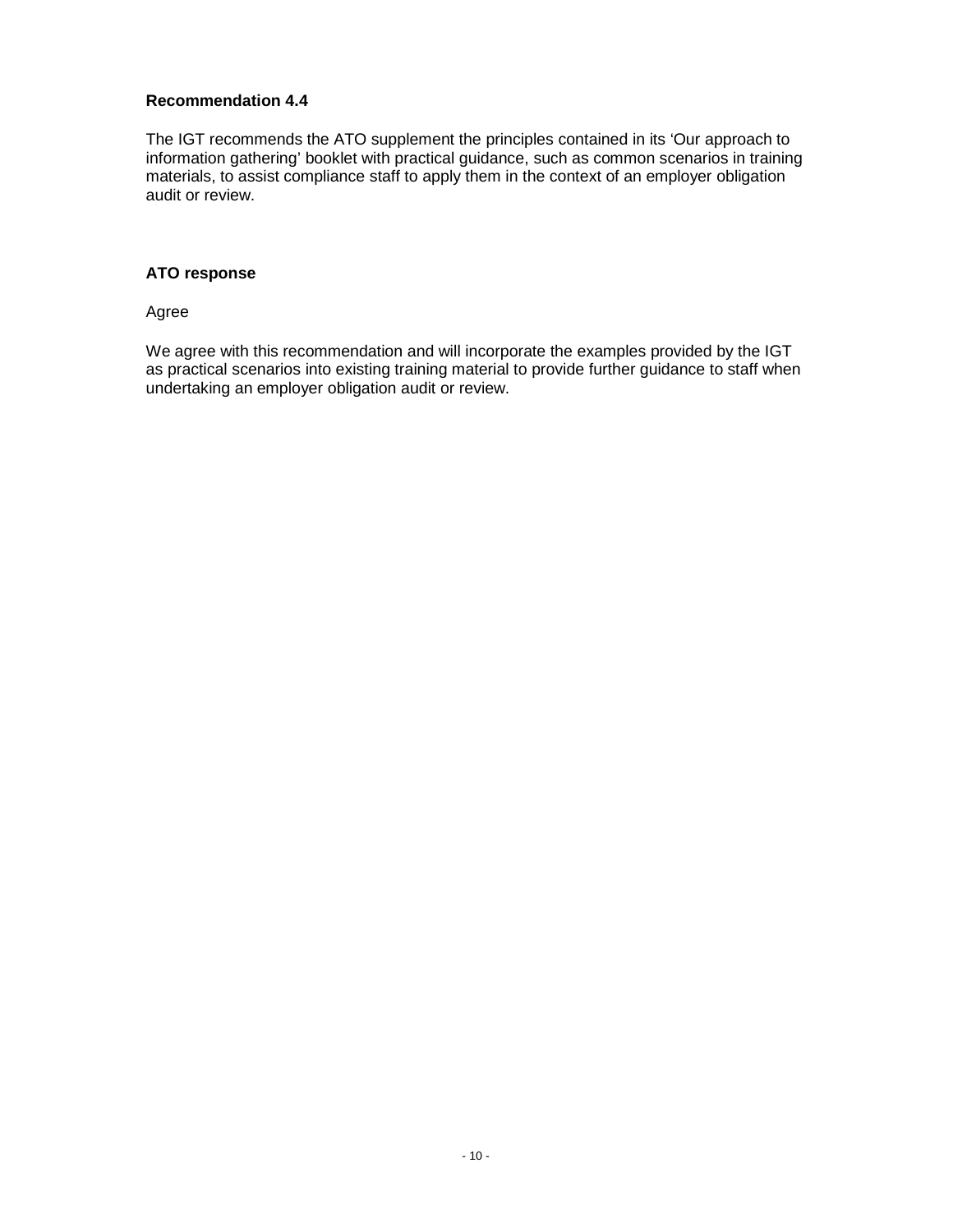The IGT recommends the ATO enhance its capability development framework and compliance support tools with respect to employer obligations and Personal Services Income compliance activities by:

- (a) improving the relevant training packages on the employee/contractor distinction;
- (b) ensuring that staff are assessed following completion of relevant training packages;
- (c) monitoring the results of quality assessments over time to identify recurring capability issues with a view to improving training and procedures; and
- (d) improving the documentation in the 'reasons for decision' templates, by requiring an appropriate assessment of the application of the law to the facts of the case.

#### **ATO response**

In relation to  $4.5(a)$  – Disagree

In relation to  $4.5(b)$  – Disagree

In relation to  $4.5(c)$  – Disagree

In relation to 4.5(d) – Disagree

We appreciate the IGT's acknowledgement in the draft report (and in discussions) of the sound approaches already in place to support workforce and capability development and to assure quality outcomes. These approaches are generating good quality outcomes in the vast majority of cases as the IGT's draft report highlights.

Training in the employee/contractor distinction is part of training available to ATO staff. Our staff are well trained and supported to use their judgement when documenting reasons for decision and utilise a facts and evidence worksheet for complex cases. Not all staff in employer obligations areas action cases related to the classification status of workers. Therefore, training and capability building in these issues is focused on those staff who will be actioning this type of work.

Although there is no formal assessment at the completion of these training packages, technical advisers and team leaders review the work of their staff and any ongoing learning and development needs are managed through the ATO's personal development system (COMPASS). We do not believe there would be additional value from having a formal assessment process in place.

In terms of monitoring the results of quality to identify recurring capability, the business areas that are responsible for employer obligations and PSI work currently use the SERO coaching system to review cases and identify individual capability needs. In addition to this, the ATO has an enterprise wide approach to individual learning and development. Under the COMPASS system team leaders have regular conversations with each team member about their development and learning needs.

The ATO has made some significant changes in its approach to identified PSI risks that are resulting in far fewer of these cases being escalated to audit. Where a case does escalate to an audit or review process the reasons for decisions do require an application of the law to the facts of the case.